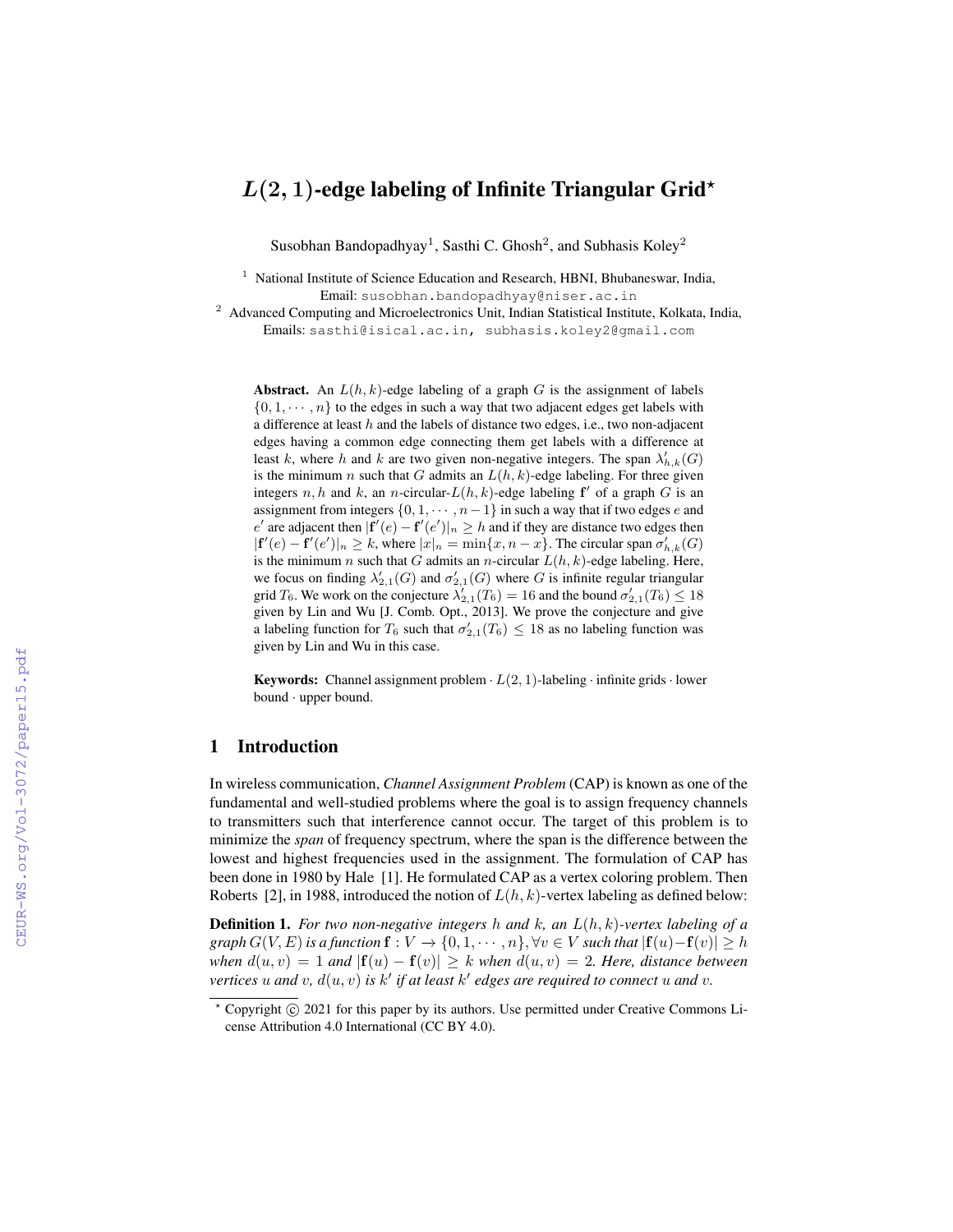The *span*  $\lambda_{h,k}(G)$  of  $L(h,k)$ -vertex labeling is the minimum n such that G admits an  $L(h, k)$ -vertex labeling. After some good years, Griggs and Yeh [9] extended the concept by introducing  $L(k_1, k_2, \dots, k_\ell)$ -vertex labeling with separations  $k_1, k_2, \dots, k_\ell$ for  $1, 2, \dots, \ell$  distant vertices respectively and their main focus was on  $L(h, k)$ -vertex labeling for a special case  $h = 2$ ,  $k = 1$ . Griggs and Jin [8] in 2007 studied  $L(h, k)$ edge labeling, which can be formally defined as:

Definition 2. *For two non-negative integers* h *and* k*, an* L(h, k)*-edge labeling of a graph*  $G(V, E)$  *is a function*  $f' : E \to \{0, 1, \dots, n\}, \forall e \in E$  *such that*  $|f'(e_1) - f'(e_2)|$  $\mathbf{f}'(e_2) \geq h$  when  $d(e_1, e_2) = 1$  and  $|\mathbf{f}'(e_1) - \mathbf{f}'(e_2)| \geq k$  when  $d(e_1, e_2) = 2$ . Here, *for any two edges*  $e_1$  *and*  $e_2$ *, the distance*  $d(e_1, e_2)$  *is*  $k'$  *if at least*  $(k' - 1)$  *edges are required to connect*  $e_1$  *and*  $e_2$ *.* 

Like  $L(h, k)$ -vertex labeling, the *span*  $\lambda'_{h,k}(G)$  of  $L(h, k)$ -edge labeling is the minimum n such that G admits an  $L(h, k)$ -edge labeling. In 2011, Calamoneri did a rigorous survey [7] on both vertex and edge labeling problems. A regular grid graph is a graph which is constructed by tessellation of regular two dimensional polygon in a two dimensional plane. Regular grids are a natural choice of modelling CAP for their symmetric geometric pattern and thus study of  $L(h, k)$  labeling of regular grids have a relevance both in theory and in practice. Authors in [3–6] have studied  $L(h, k)$ -edge labeling of regular infinite hexagonal  $(T_3)$ , square  $(T_4)$ , triangular  $(T_6)$  and octagonal  $(T_8)$  grids for the special cases  $h = 1$ ,  $k = 2$  and  $h = 2$ ,  $k = 1$ . They obtained some upper and lower bounds on  $\lambda'_{1,2}(G)$  for  $T_3$ ,  $T_4$ ,  $T_6$  and  $T_8$  with a gap between them. Later on, Bandopadhyay et al. [10] improved some bounds on  $T_3$ ,  $T_4$  and  $T_6$ .

In the year 1998 Van den Heuvel [11] introduced another interesting variant of the  $L(h, k)$ -labeling called circular- $L(h, k)$ -labeling. An n-circular- $L(h, k)$ -labeling can be formally defined as follows:

Definition 3. *For three given non-negative integers* n, h *and* k*,* n*-circular-*L(h, k) *labeling* f *of a graph* G *is an assignment from integers*  $\{0, 1, \dots, n-1\}$  *in a way that if two vertices* u and v are adjacent, then  $|f(u)-f(v)|_n \geq h$  and if they are distance two *apart then*  $|f(u)-f(v)|_n \geq k$ , where  $|x|_n = \min\{x, n-x\}$ . Moreover, the minimum n *such that* G admits an *n*-circular- $L(h, k)$ -labeling is called the circular span  $\sigma_{h,k}(G)$ .

Authors in [11] gave the circular span for  $T_3$  and  $T_4$  and also gave the following Lemma:

Lemma 1. *For a graph* G(V, E) *and for two given non-negative integers* h *and* k *such that*  $h \geq k$ *, we can write,*  $\lambda_{h,k}(G) + 1 \leq \sigma_{h,k}(G) \leq \lambda_{h,k}(G) + h$ *.* 

Naturally this problem as well as the Lemma have their corresponding an edge versions. As in this paper our main work in on edge labeling, we discuss those formally.

Definition 4. *For three given non-negative integers* n, h *and* k*, an* n*-circular-*L(h, k) *edge labeling* f <sup>0</sup> *of graph* G *is an assignment from integers* {0, 1, · · · , n − 1} *in a way that if two edges e and e' are adjacent, then*  $|{\bf f}'(e) - {\bf f}'(e')|_n \geq h$  *and if they are* distance two apart, then  $|\mathbf{f}'(e) - \mathbf{f}'(e')|_n \geq k$ , where  $|x|_n = min\{x, n-x\}$ . Moreover, *the minimum* n *such that* G *admits an* n*-circular-*L(h, k)*-edge labeling is called the*  $circular$  span  $\sigma'_{h,k}(G)$ .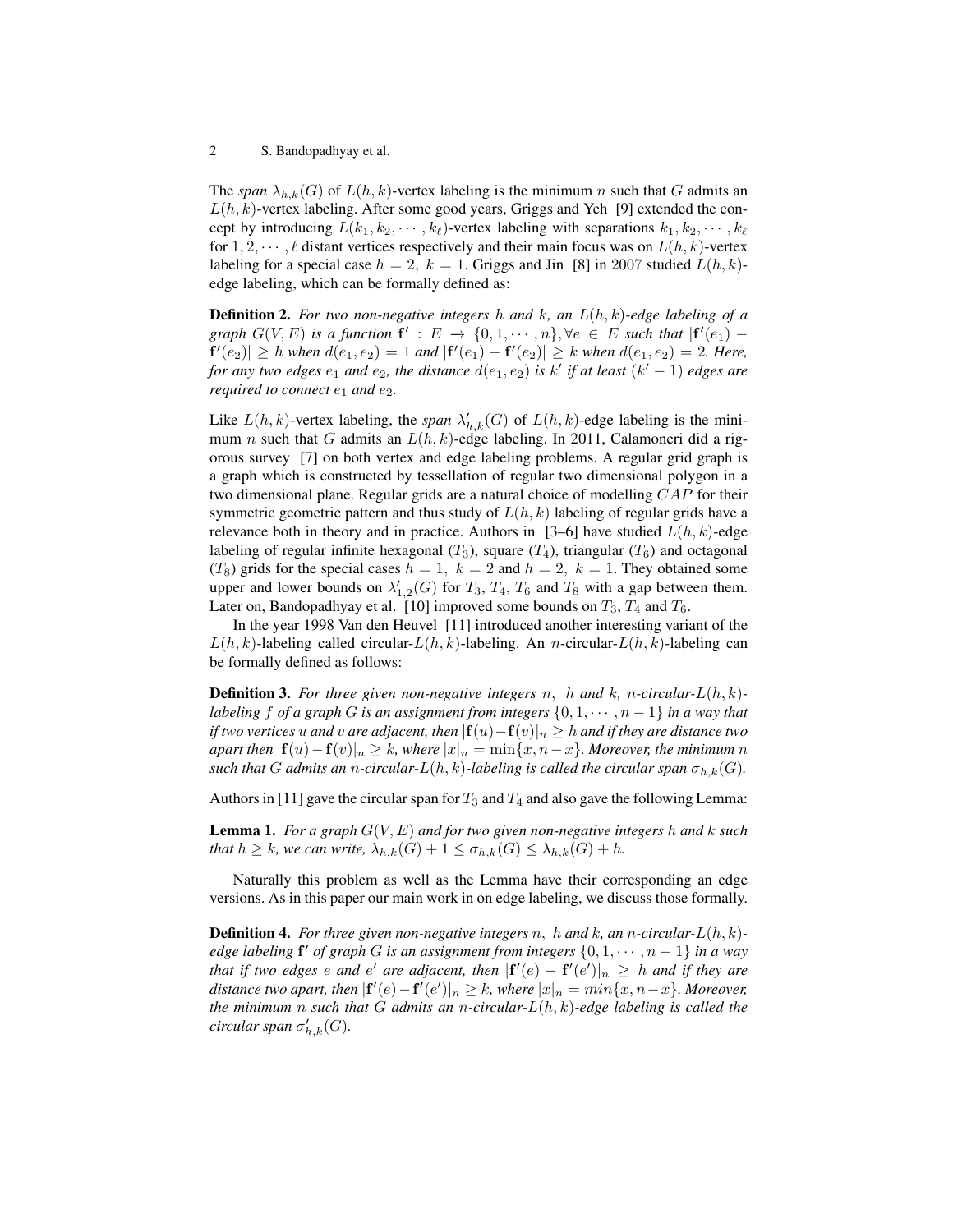The edge version of the Lemma 1 is

Lemma 2. *For a graph* G(V, E) *and for two given non-negative integers* h *and* k *such* that  $h \geq k$ , we can write,  $\lambda'_{h,k}(G) + 1 \leq \sigma'_{h,k}(G) \leq \lambda'_{h,k}(G) + h$ .

Lin and Wu [3] studied regular infinite hexagonal  $(T_3)$ , square  $(T_4)$  and triangular  $(T_6)$  grids for the edge versions of  $L(h, k)$ -labeling and circular- $L(h, k)$ -labeling for  $h = 2$  and  $k = 1$ . They conjectured on the triangular grids as given below:

*Conjecture 1.*  $\lambda'_{2,1}(T_6) = 16$ .

They also gave the bound  $\sigma'_{2,1}(T_6) \leq 18$ .

#### 1.1 Our Contributions

In this paper we first focus on the Conjecture 1. We show that  $\lambda'_{2,1}(T_6) = 16$ . We also give a labeling function for  $T_6$  such that  $\sigma'_{2,1}(T_6) \leq 18$  as no labeling function was given by Lin and Wu [3] in this case.

Table 1: The result regarding  $\lambda'_{2,1}(T_6)$ . \*The proof of lower bound for  $\lambda'_{2,1}(T_6)$  stated in [12] is incorrect. They proved  $\lambda'_{2,1}(H'') \geq 16$  where  $H''$  is the subgraph of  $T_6$  as shown by the bold edges in Figure 1. But we have shown that  $\lambda'_{2,1}(G) \leq 15$  as shown in Figure 1. Note that  $H''$  is a subgraph of  $G$ .

|       | $\lambda'_{2,1}(G)$                                                                                                     |      |
|-------|-------------------------------------------------------------------------------------------------------------------------|------|
| Gridl | Known                                                                                                                   | Ours |
|       | $\left[15\text{-}16\left[3\right],\left(16\text{-}\overline{16}\right)\left[12\right]*\left 16\text{-}16\right \right]$ |      |



Fig. 1: Coloring of G with colors  $\{0, 1, \dots, 15\}$ .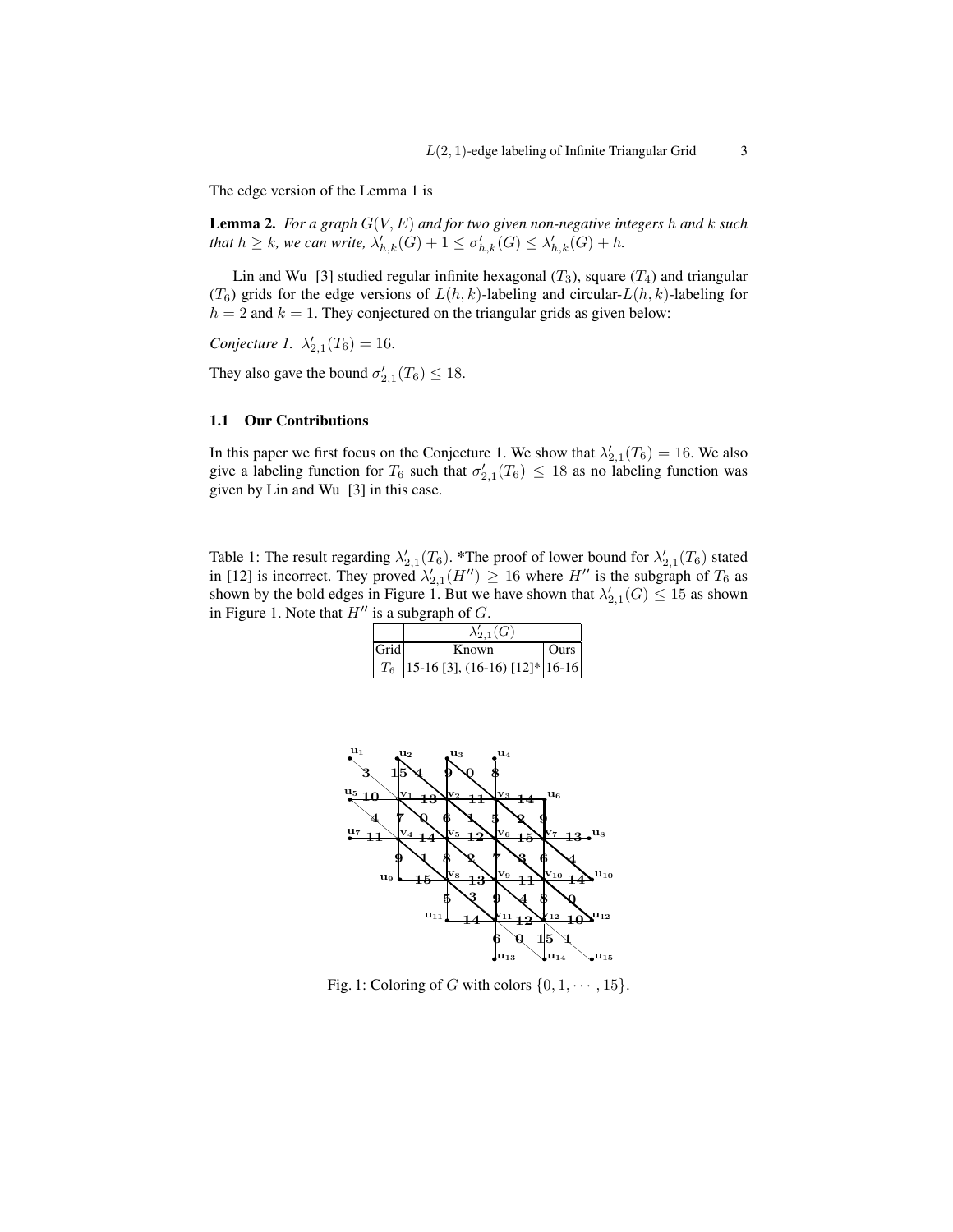

Fig. 2: Graph G

## 2 Results for  $L(2, 1)$ -edge labeling

For a vertex v, let  $N(v)$  denotes the set of neighbors of v and for a set of vertices S, let  $N(S) = \bigcup_{v \in S} N(v)$ . Consider the subgraph  $G(V, E)$  of  $T_6$  centering the triangle formed by  $S = \{v_5, v_6, v_9\}$  as shown in Figure 2, where  $V = S \cup N(S) \cup N(N(S))$  and E is the set of all edges which are incident to u where  $u \in S \cup N(S)$ . Now, we define the set of edges in G into five subsets of edges as following:

 $S_1 = \{g, b, l\}$  $S_2 = \{d, e, n, o, i, j\}$  $S_3 = \{k, f, a, h, m, c\}$  $S_4 = \{x_1, x_2, x_3, \cdots, x_9\}$  $S_5 = \{y_1, y_2, y_3, \cdots, y_{24}\}$ 

Our proof approach is as follows. In first few observations and lemma (Observation 1, Observations 2, Observations 3, Observation 4 and Lemma 3) we first investigate if a color  $c'$  is used in  $S_1$  or in  $S_2$  or in  $S_3$ , then how many times at maximum it can be reused in  $G$  and repetition pattern of the colors such that edges of  $G$  can be colored with  $15(0, 1, \dots, 14)$  colors. In Observation 5, we determine the maximum number of times a color c' can be used in G if it is not used in  $S1 \cup S2 \cup S3$ . In subsequent observation and lemmas(Observation 6, Lemma 4, Lemma 5) we discuss the scenario when a color  $c' \notin \{5, 10\}$  is unused in  $S_1 \cup S_2 \cup S_3$  and two consecutive colors  $c'$  and  $c' + 1$  are used in different types of edges. Based on the discussion and results of the mentioned observations and lemmas, we determine the lower bound of  $\lambda'_{2,1}(T_6)$  when a color  $c_u \notin \{5, 10\}$  is unused in  $S_1 \cup S_2 \cup S_3$  in Theorem 1, Theorem 2 and Theorem 3. In Theorem 4, we determine the lower bound of  $\lambda'_{2,1}(T_6)$  when a color  $c_u \in \{5, 10\}$ is unused in  $S_1 \cup S_2 \cup S_3$ . In Theorem 5, we determine the lower bound of  $\lambda'_{2,1}(T_6)$ when all colors in  $\{0, 1, \dots, 14\}$  are used in  $S_1 \cup S_2 \cup S_3$ . In all the cases, derived lower bounds of  $\lambda'_{2,1}(T_6)$  are identical.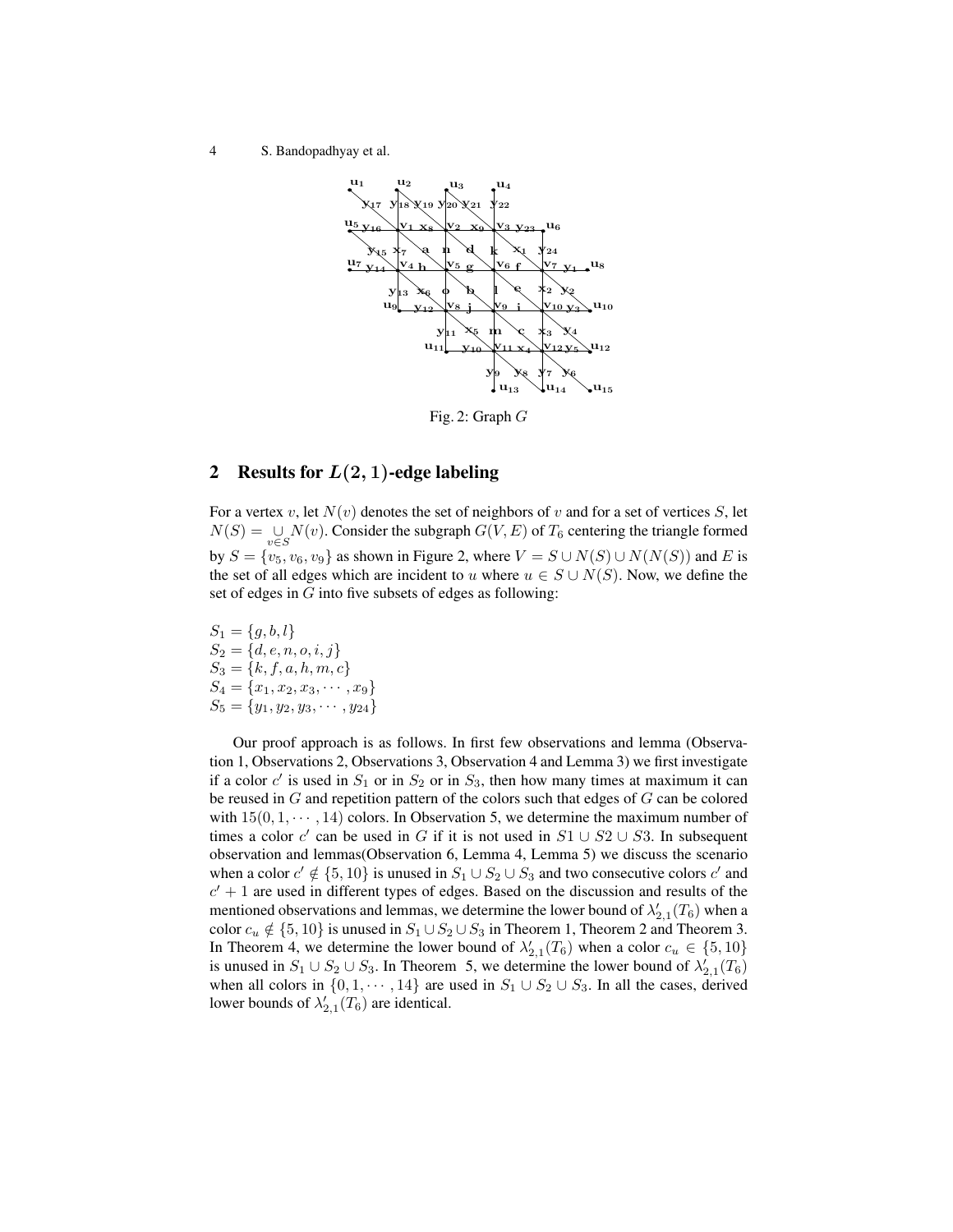Observation 1 Let c' be any color used at an edge in  $S_1$ , then c' can be used at most *once more in* G*.*

*Proof.* Without loss of generality, assume that  $c'$  is used in the edge g. Now, it is clear that  $c'$  can only be used in some edges incident to  $v_{11}$  and  $v_{12}$ . Since, edges incident to  $v_{11}$  and  $v_{12}$  are not mutually three distance apart,  $c'$  can only be used at most in one edge.

**Observation 2** Let c' be any color used in an edge in  $S_2$ , then c' can be used in at most *two more times in* G*.*

*Proof.* As all the edges in  $S_2$  are in symmetric position, without loss of generality we can assume that  $c'$  is used in the edge  $d$ . One can verify that some edges incident to  $v_4, v_8, v_{11}, v_{12}$  only are distant three from d. Note that  $v_4$  and  $v_8$  are adjacent to each other. Similarly  $v_{11}$  and  $v_{12}$  are also mutually adjacent. Hence  $c'$  can be used two times, once in an edge incident to  $v_4$ ,  $v_8$  and the other in an edge incident to  $v_{11}$ ,  $v_{12}$ . But if  $c'$ is used in  $x_5$ , then  $c'$  cannot be used once more.

**Observation 3** Let c' be any color used at an edge in  $S_3$ , then c' can be used in at most *three more edges in* G*.*

*Proof.* Observe that here also all the edges are symmetric, so, without loss of generality we can assume that  $c'$  is used at the edge k. Some edges adjacent to the vertices  $v_1, v_4, v_8, v_{11}, v_{12}$  only are three distance apart from k. It is clear that  $c'$  can be used at the edges adjacent to alternate vertices in the sequence  $v_1, v_4, v_8, v_{11}, v_{12}$ . Moreover, it can be observed that each edge in  $S_4$  where  $c'$  can be used is adjacent to two vertices in  $v_1, v_4, v_8, v_{11}, v_{12}$ . So, if we want to use c' three more times in G, then c' must be used at edges adjacent to  $v_1, v_8, v_{12}$ , and the color must be used at edges in  $S_5$  only.

From Observations 1, 2 and 3 it is clear that colors used to color the edges in  $S_1$ ,  $S_2$ and  $S_3$  can be used at most two, three and four times in  $G$ , respectively. Note that  $G$ has 48 edges in total. We need all distinct colors to color the edges in  $S_1 \cup S_2 \cup S_3$ as they are mutually at most two distance apart. So, we need 3, 6 and 6 distinct colors to color the edges in  $S_1$ ,  $S_2$  and  $S_3$ , respectively. If we can repeat all these color with their maximum potential, then it is possible to color the graph  $G$  using 15 colors. Here we state Observation 4 and give the unique repetition pattern of the colors, to color G using 15 colors in Lemma 3. Let  $H$  be the subgraph of  $G$  induced by the edges in  $S_1 \cup S_2 \cup S_3$ . We say two edges  $e_1 = (u_1, v_1)$  and  $e_2 = (u_2, v_2)$  as a pair of *opposite edges* iff  $d(e_1, e_2) = 3$ ,  $d(u_1, u_2) = 2$ ,  $d(u_1, v_2) = 2$ ,  $d(v_1, u_2) = 2$  and  $d(v_1, v_2) = 2$ .

**Observation 4** If a color  $c'$  is used in an edge  $e_1$  in  $T_6$  and is not used at the opposite  $ed$ ge of  $e_1$ , then there exists a subgraph  $H'$  isomorphic to  $H$  where  $c'$  cannot be used.

*Proof.* Without loss of generality let us consider the pair of opposite edges n and  $x_2$ (Figure 2). Let  $f'(n) = c'$  and  $f'(x_2) \neq c'$ . Consider the two triangles  $\{v_3, v_6, v_7\}$  and  ${v_6, v_9, v_{10}}$ . Clearly, c' cannot be used in any edge incident to  $v_3, v_6$  and  $v_9$ . Therefore  $c'$  can be assigned to either an edge incident to  $v_7$  or an edge incident to  $v_{10}$  but not both. So, c' cannot be used either in the subgraph H' isomorphic to H with  $S_1' = \{v_3, v_6, v_7\}$ or in the subgraph  $H''$  isomorphic to  $H$  with  $S_1'' = \{v_6, v_9, v_{10}\}\.$  Hence the proof.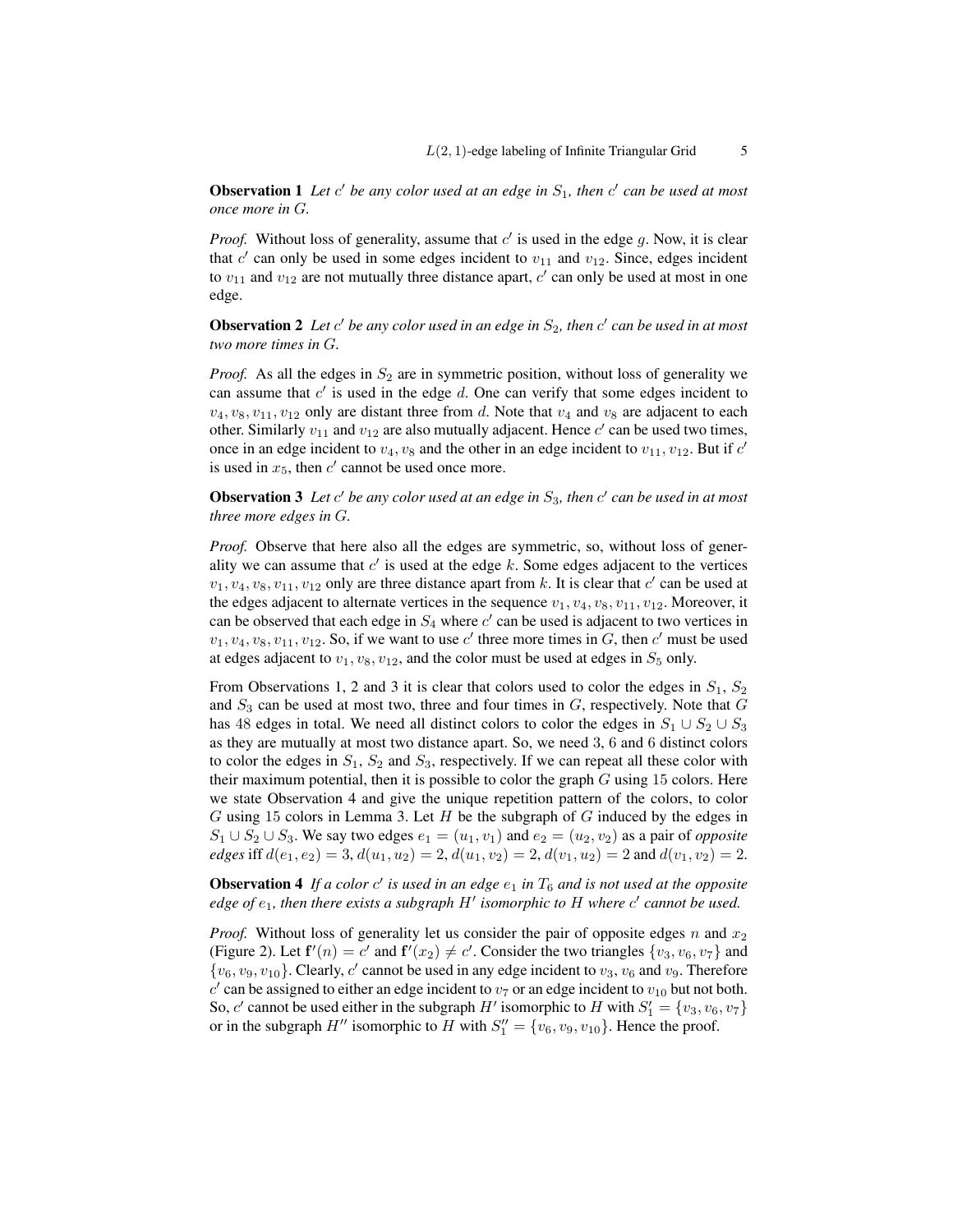Lemma 3. *If* G *is colored with* 15 *colors only, then there is the following unique repetition of the colors used in subgraph H: (a) each color used at the edges in*  $S_3$  *must be repeated three times more in the edges of*  $S_5$ , (*b*) each color used at the edges in  $S_2$ *must be repeated two times more, once in its opposite edge in*  $S_4$  *and the other in an edge in*  $S_5$ , (c) each color used at the edges in  $S_1$  must be repeated once more in its *opposite edge in* S4*.*

*Proof.* Observe that the first condition for G to be colored with 15 colors is the colors used in  $S_1$ ,  $S_2$  and  $S_3$  have to be used two times, three times and four times in G respectively. From the proof of Observation 3 it directly follows that if we want to reuse three times a color  $c_3$  that has been used in an edge of  $S_3$ , then  $c_3$  has to be reused at the edges of  $S_5$  only. Now assume that  $c_2$  be a color used in an edge of  $S_2$  then  $c_2$  cannot be reused at two edges in  $S_4$  as there does not exists two mutually three distant edges in  $S_4$  such that  $c_2$  can be used. From Observation 4 it follows that  $c_2$  should be reused at the corresponding opposite edge in  $S_4$  and another edge in  $S_5$ . Observe that only three edges in  $S_4$  remain uncolored now. Again from Observation 4 we can say that if  $c_1$  be a color used in an edge of  $S_1$ , then  $c_1$  has to be reused at the corresponding opposite edge in  $S_4$  only.

We aim to prove  $\lambda'_{2,1}(T_6) = 16$ . We already know that  $\lambda'_{2,1}(H) = 14$  and  $\lambda'_{2,1}(T_6) \ge$ 15 [3]. So, without loss of generality, we can assume that one color is *unused* at H. In Observations 1, 2, 3 we showed the re-usability of the colors used at  $S_1$ ,  $S_2$  and  $S_3$ , respectively. Now we focus on the color which is not used in H.

Observation 5 Let c' be any color not used in H, then c' can be used at most four *edges in* G*.*

*Proof.* Clearly, c' is used at edges in  $S = S_4 \cup S_5$ . All edges in S are incident to one or two vertices in  $Q = \{v_1, v_2, v_3, v_7, v_{10}, v_{12}, v_{11}, v_8, v_4\}$ . So,  $c'$  can be used at edges adjacent to alternative vertices in the sequence  $Q$ . There are nine vertices in  $Q$ . If we pick every alternate vertices in the sequence starting from  $v_1$ , then we end up with a set  $Q_1$  of five vertices  $\{v_1, v_3, v_{10}, v_{11}, v_4\}$ . Since,  $v_1$  and  $v_4$  are adjacent in G, we can give the color  $c'$  to edges incident to either  $v_1$  or  $v_4$ . So, we have only four vertices whose adjacent edges can be colored with  $c'$ , and note that that no two edge adjacent to same vertices can be colored with same color. Hence there are at most four edges which can be colored with the unused color. Similarly, if we pick alternate vertices in the sequence starting from  $v_2$ , then we end up with picking a set  $Q_2$  of four vertices  $\{v_2, v_7, v_{12}, v_8\}$ . Again, we similarly argue that at most in four edges we can use the unused color in G.

From Figure 2 it is clear that the subgraph  $H$  consists of five vertical edges, five horizontal edges and five slanting edges. Let us denote these three types of edges as  $T_v, T_h$  and  $T_s$ , respectively. Now, we prove some properties of colors used in these three types of edges.

**Observation 6** Let  $f'(p) = c'$  and  $f'(q) = c' + 1$  where  $p, q \in E(H)$  and they are different types of edges. Then there exists a H' isomorphic to H in  $T_6$  where either  $c'$  $\int$  *or*  $c' + 1$  *cannot be used.*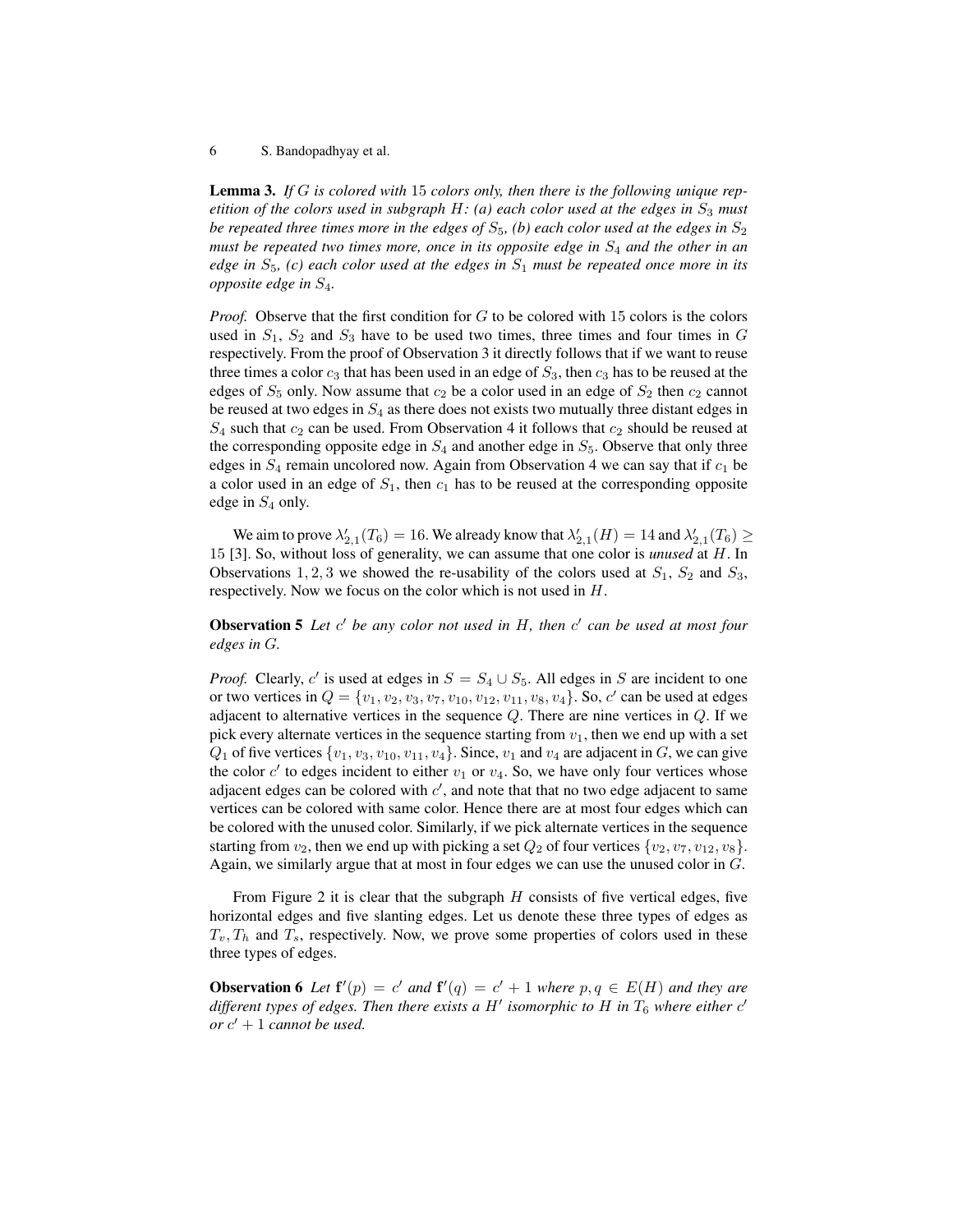*Proof.* Let us consider  $p = f$ ,  $q = a$  (Figure 2). Note that  $f'(f) = c'$  cannot be used at any edge incident to  $v_2$  as  $d(v_2, v_6) = 1$ . Again, c' cannot be used at any edge incident to  $v_1$  or  $v_5$  as  $f'(a) = c' + 1$ . Hence c' cannot be used in the subgraph H' isomorphic to H centering the triangle  $S_1' = \{v_1, v_2, v_5\}$ . In general, for any  $(p, q)$  pair in H, such a triangle can be found by considering the two triangles with common edge  $p$  and the two triangles with common edge  $q$ . Hence the proof.

**Lemma 4.** In the subgraph H, let the unused color  $c' \notin \{5, 10\}$ . Then, there must exist *two disjoint pair of different typed edges* (p, q) *and* (r, s) *such that consecutive colors have been used in each pair of edges and*  $p \in T_h, q \in T_s$ ,  $r \in T_s, s \in T_v$ .

*Proof.* Since, distance between any two edges in H is at most two, no color can be repeated. We need three sets of five different colors to color each type of edges in  $H$ . That means we need to divide the set of colors into three sets of equal size (i.e., five colors in each set) in such a way that we can maximize the number of sets that contain consecutive colors. We can say that the unused color divides the color set into two parts. By pigeon hole principle, we can show that either one part contains more than 10 consecutive colors or both of them contains more than five consecutive colors as the unused color  $c'$  is neither 5 nor 10. In the former case, all three types of edges get color from the larger part of the colors as it contains more than 10 colors. In the later case, at least one type of edges get color from both the parts. So, in both the cases we get at least two such pairs.

Lemma 5. *For every* (p, q) *pair of edges in* H *where* p *and* q *are different types of edges and consecutive colors are assigned to p and q, at least 2 edges of*  $E(G) \setminus E(H)$ *cannot be colored with the colors used in* H*.*

*Proof.* We prove this Lemma using case analysis and the cases are based on where the edges p and q are present. Without loss of generality, we assume  $p \in T_h$  and  $q \in T_s$  are colored with z and  $z + 1$  respectively. We can have the following cases:

- $-p, q \in S_3$ : Without loss of generality, let  $p = f$  and  $q = c$ . From Lemma 3 it follows that if  $z$  is to be reused for 3 more times, then it has to be reused at edges of  $S_5$  incident to  $v_1, v_8$  and  $v_{12}$ , which is not possible since c is adjacent to  $v_{12}$ . Similarly, if  $z + 1$  is to be used for 3 more times, then it has to be reused at edges of  $S_5$  incident to  $v_7$ ,  $v_2$  and  $v_4$ , which is also not possible since f is adjacent to  $v_7$ . So, there are two edges in  $E(G) \setminus E(H)$  which remain uncolored with the colors used in  $H$ .
- $p \in S_3, q \in S_2$ : Without loss of generality, let  $p = h$  and  $q = e$ . From Lemma 3, if  $z$  is to be used for 3 more times, then it has to be reused at edges of  $S_5$  incident to  $v_3$ ,  $v_{10}$  and  $v_{11}$ . But it is not possible since *e* is adjacent to  $v_{10}$ . Similarly, if  $z + 1$ is to be used for 2 more times, then it has to be reused at  $x_5 = (v_8, v_{11})$  of  $S_4$  and an edge of  $S_5$  incident to  $v_1$ . It is not possible to use  $z + 1$  at  $x_5$  as z is reused at an edge of  $S_5$  adjacent to  $v_{11}$ . So, there are two edges in  $E(G) \setminus E(H)$  which cannot be colored with the colors used in H.
- $-p, q \in S_2$ : Without loss of generality, let  $p = j$  and  $q = d$ . From Lemma 3, z is to be reused at  $x_8 = (v_1, v_2)$  which is not possible here as edge d is adjacent to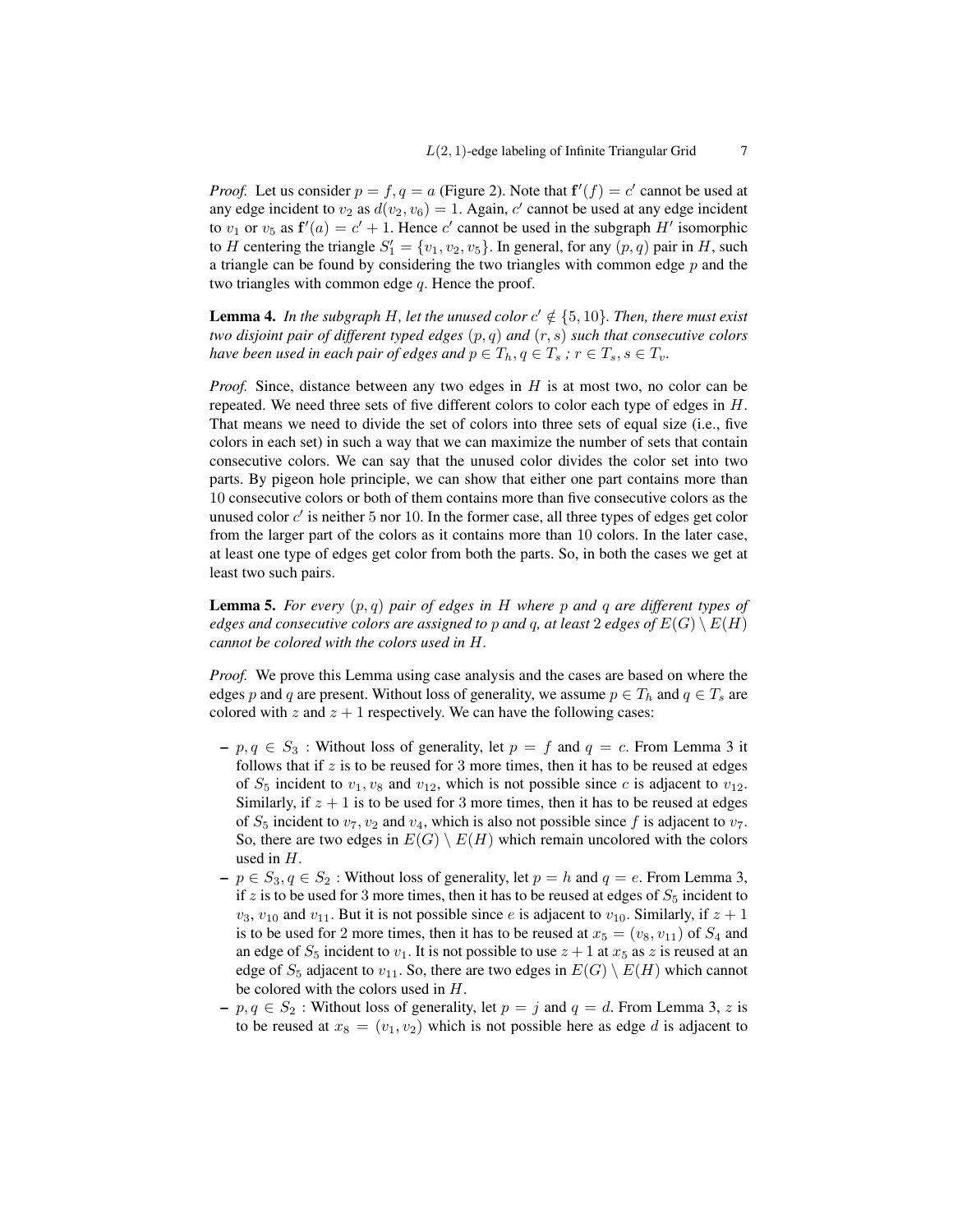$(v_1, v_2)$ . Similarly,  $z + 1$  is to be reused at  $x_6 = (v_4, v_8)$  which is also not possible as edge j is adjacent to  $(v_4, v_8)$ . Therefore, two edges at  $E(G) \setminus E(H)$  cannot be colored with the colors used in H.

 $-p \in S_1, q \in S_3$ : Without loss of generality, let  $p = g$  and  $q = c$ . From Lemma 3 it follows that z has to be reused at  $x_4$ . But here it is not possible as  $z + 1$  used at c. If  $x_4$  is not left uncolored, then a color of H in  $\{h, a, n, d, k, f\}$  can only be used at that edge. If  $f'(h)$  is used at  $x_4$ , then  $f'(h)$  can only be used at an edge of  $S_5$ incident to  $v_3$  but not at the edges of  $S_5$  incident to  $v_{10}$  and  $v_{11}$ . So, in that case two edges will remain uncolored. If  $f'(n)$  is used at  $x_4$ , then  $f'(n)$  can neither be used at  $x_2$  nor be used at an edge of  $S_5$  incident to  $v_{11}$ . So, in that case too, two edges will remain uncolored. All other possibilities are symmetric to one of these two cases.

We now consider the case when the unused color, say u of H is used at  $x_4$ . Since u cannot be used at  $v_8$  and  $v_{10}$ , colors of  $\{d, k, f, e\}$  must be reused at the edges  ${x_6, y_{12}, y_{11}, x_5}$  and the colors of  ${n, a, h, o}$  must be reused at the edges  ${x_2, y_3}$ ,  $y_4, x_3$ . If  $f'(i)$  and  $f'(j)$  are reused at  $x_9$  and  $x_8$  respectively, then the edges where colors  $f'(i) \pm 1$  and  $f'(j) \pm 1$  can be used are  $\{f, g\}$  and  $\{g, h\}$  respectively. Therefore, if both  $f'(i)$  and  $f'(j)$  are reused at  $x_9$  and  $x_8$  respectively, then  $f'(g) \pm 1 = z \pm 1$  can only be used at  $\{i, j\}$ . Since  $z + 1$  is used at c, either  $f'(i)$ cannot be reused at  $x_9$  or  $f'(j)$  cannot be reused at  $x_8$ . Hence the unused color u of H has to be used at  $x_9$  or  $x_8$ . Hence two edges at  $E(G) \setminus E(H)$  cannot be colored with the colors used in H.

Now we will look at the difference of colors in the edges incident to same vertex. Initially we investigate the case when the difference is at least three for every pair. Then we consider the case when there exists at least a pair of edges with difference exactly two. We classify the six edges incident to the same vertex as follows. We say two such edges are at 60° if one is the immediate next edge of the other in clockwise or anticlockwise direction. They are said to be at 120° and 180° if exactly one and two edges respectively is/are there in between them. Now we subdivide the second case into three more cases depending on the angle between them.

**Lemma 6.** If  $|\mathbf{f}'(e_1) - \mathbf{f}'(e_2)| \geq 3$  for every pair of consecutive edges  $e_1, e_2 \in E(T_6)$ , *then*  $\lambda'_{2,1}(T_6) \ge 16$ *.* 

*Proof.* Let us consider the edge  $g = (v_5, v_6)$  and without loss of generality assume  $f'(g) = 0$ . To keep  $\lambda'_{2,1}(T_6)$  below 16, the colors that can be used at the remaining five incident edges of  $v_5$  are 3, 6, 9, 12 and 15. Now the least color that can be used at any of the five edges incident to  $v_6$  is 4. Therefore, the colors that can be used to the remaining four edges incident to  $v_6$  are 7, 10, 13 and 16 respectively. Hence  $\lambda'_{2,1}(T_6) \ge 16$ .

Therefore there exists at least two adjacent edges in  $T_6$  having color  $c_1$  and  $c_2$  with  $|c_1 - c_2| = 2.$ 

**Theorem 1.** If two colors  $c'$  and  $c' + 2$  have been assigned in any two adjacent edges *at an angle*  $60^{\circ}$  *in*  $T_6$ *, then*  $\lambda'_{2,1}(T_6) \ge 16$ *.*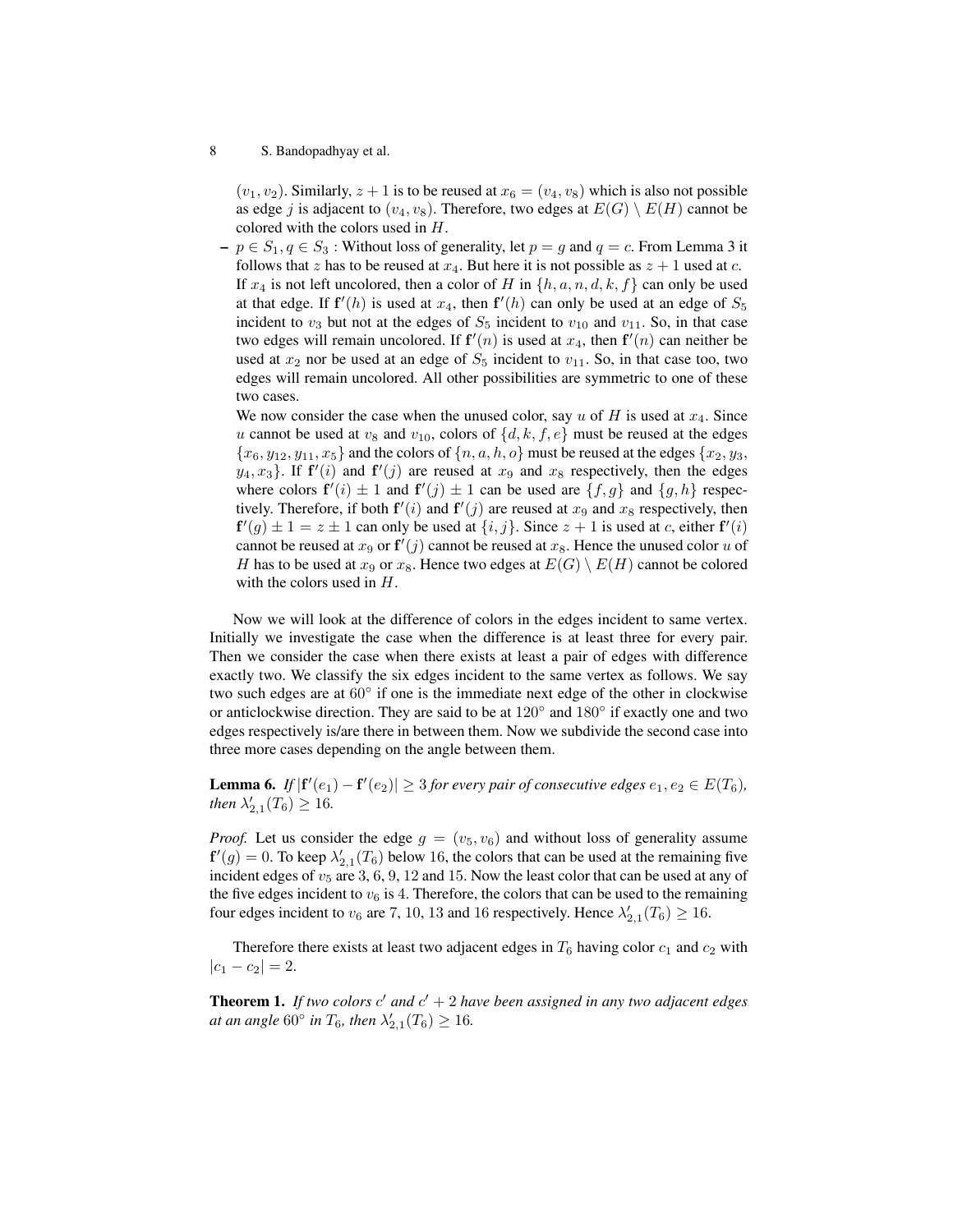*Proof.* Without loss of generality, assume  $f'(b) = c'$  and  $f'(g) = c' + 2$ . Observe that  $c'$ +1 must remain unused in H as  $\forall e_1 \in E(H) \setminus \{b, g\}$  either  $d(e_1, b) = 1$  or  $d(e_1, g)$  = 1. From Lemma 4 and Lemma 5, there are 4 edges in  $E(G) \setminus E(H)$  which cannot be colored with colors used in H. To make  $\lambda'_{2,1}(G)$  below 16,  $c' + 1$  is to be used in those 4 edges. Without loss of generality, assume  $c' + 1$  has been used at the edges incident to  $v_1, v_3, v_8$  and  $v_{12}$  respectively. Note that  $f'(g) = c' + 2$  cannot be used at  $x_4$  as  $c' + 1$ is used at an edge incident to  $v_{12}$ . So,  $f'(x_4) \in \{f'(a), f'(h), f'(n), f'(d), f'(f), f'(k)\}.$ Consider the case when  $f'(x_4) \in \{f'(a), f'(h), f'(n)\}$  as the case when  $f'(x_4) \in$  $\{f'(d), f'(f), f'(k)\}\)$  can be proved similarly. Assume  $f'(x_4) = f'(a)$ . There are four edges of  $S_4 \cup S_5$  incident to  $v_{10}$  where  $f'(a)$ ,  $f'(h)$ ,  $f'(n)$  and  $f'(o)$  can only be used. But  $f'(a)$  cannot be used there as  $f'(x_4) = f'(a)$ . To make  $\lambda'_{2,1}(G)$  below 16,  $f'(x_3) = c' + 1$  and  $f'(n)$ ,  $f'(h)$  and  $f'(o)$  are assigned to the other three edges. Similarly, there are four edges of  $S_4 \cup S_5$  incident to  $v_2$  where  $f'(i)$ ,  $f'(c)$ ,  $f'(m)$  and  $f'(j)$ can only be used. Now observe that  $f'(b) = c'$  cannot be used at  $x_1$  as  $c' + 1$  is used at an edge incident to  $v_3$ . Again,  $\{f'(n), f'(n), f'(o)\}$  and  $\{f'(i), f'(c), f'(m), f'(j)\}$  cannot be used at  $x_1$  as they are used at edges incident to  $v_{10}$  and  $v_2$  respectively. Hence  $f'(x_1) = f'(a)$ . Proceeding similarly we can show that  $f'(x_9) = f'(i)$ ,  $f'(x_8) = f'(j)$ ,  $f'(x_7) = f'(l)$  and  $f'(x_5) = f'(e)$ . Now observe that  $f'(a)$  and  $f'(x)$  are used at two adjacent vertices for all  $x \in E(H) \setminus \{d\}$ . Therefore one of  $f'(a) \pm 1$  cannot be used in H. Moreover, none of  $f'(a) \pm 1$  can be the unused color  $c' + 1$  as  $c'$  and  $c' + 2$  are used at b and g respectively. Hence  $\lambda'_{2,1}(G) \ge 16$ .

**Theorem 2.** If two colors  $c'$  and  $c' + 2$  have been assigned in any two adjacent edges *at an angle*  $120^{\circ}$  *in*  $T_6$ *, then*  $\lambda'_{2,1}(T_6) \ge 16$ *.* 

*Proof.* Without loss of generality, assume  $f'(g) = c'$  and  $f'(e) = c' + 2$  (Figure 2). There may be two cases, when  $c' + 1$  is used in H and when  $c' + 1$  is not used in H. First consider the second case. From Lemma 4, there are 4 edges in  $E(G) \setminus E(H)$ which cannot be colored with the colors used in H. To make  $\lambda'_{2,1}(G)$  below 16,  $c' + 1$ is to be used in those 4 edges. Without loss of generality, assume  $c' + 1$  is used in edges in  $E(G) \setminus E(H)$  adjacent to vertices  $v_1, v_3, v_8$  and  $v_{12}$  respectively. Note that  $f'(x_4) \neq f'(g) = c'$  as  $c' + 1$  is used in an edge adjacent to  $v_{12}$ . Therefore  $f'(x_4) \in$  $\{f'(a), f'(h), f'(n), f'(d), f'(f), f'(k)\}.$  Let  $f'(x_4) = f'(d)$ . The color of four edges in  $S_4 \cup S_5$  incident to  $v_8$  are  $c' + 1$  and any three of  $f'(d)$ ,  $f'(e)$ ,  $f'(f)$  and  $f'(k)$ . But  $f'(e)$ cannot be used there as  $f'(e) = c' + 2$ ;  $f'(d)$  cannot be used there as  $f'(x_4) = f'(d)$ . Hence a new color must be introduced here resulting  $\lambda'_{2,1}(T_6) \geq \lambda'_{2,1}(G) \geq 16$ . Similar result holds when  $f'(x_4) \in \{f'(f), f'(k)\}\)$ . Now let us consider the case when  $f'(x_4) \in$  $\{f'(a), f'(h), f'(n)\}.$  Let us consider  $f'(x_4) = f'(a)$ . Here the colors of four edges in  $S_4 \cup S_5$  incident to  $v_{12}$  are  $c' + 1$ ,  $f'(h)$ ,  $f'(n)$  and  $f'(o)$ . Therefore  $f'(d)$ ,  $f'(f)$  and  $f'(k)$ must be used at three edges incident to  $v_{12}$ . As,  $f'(e) = c' + 2$  cannot be used at any edge incident to  $v_8$  due to usage of  $c' + 1$  at  $v_8$ , any one of  $f'(d)$ ,  $f'(f)$  and  $f'(k)$  must be used in  $x_5$ . But it is not possible as  $f'(d)$ ,  $f'(f)$  and  $f'(k)$  are used in edges adjacent to  $v_{12}$ . Hence another color must be introduced here resulting  $\lambda'_{2,1}(T_6) \geq \lambda'_{2,1}(G) \geq 16$ . Similar argument holds when  $f'(x_4) \in \{f'(h), f'(n)\}\)$ . Hence the proof for this case.

Now we consider the case when  $f'(g) = c'$ ,  $f'(e) = c' + 2$  and  $c' + 1$  is used in H. Let us consider a color  $c'' \in C = \{0, 1, \dots, 15\} \setminus \{c', c' + 1, c' + 2\}$  is unused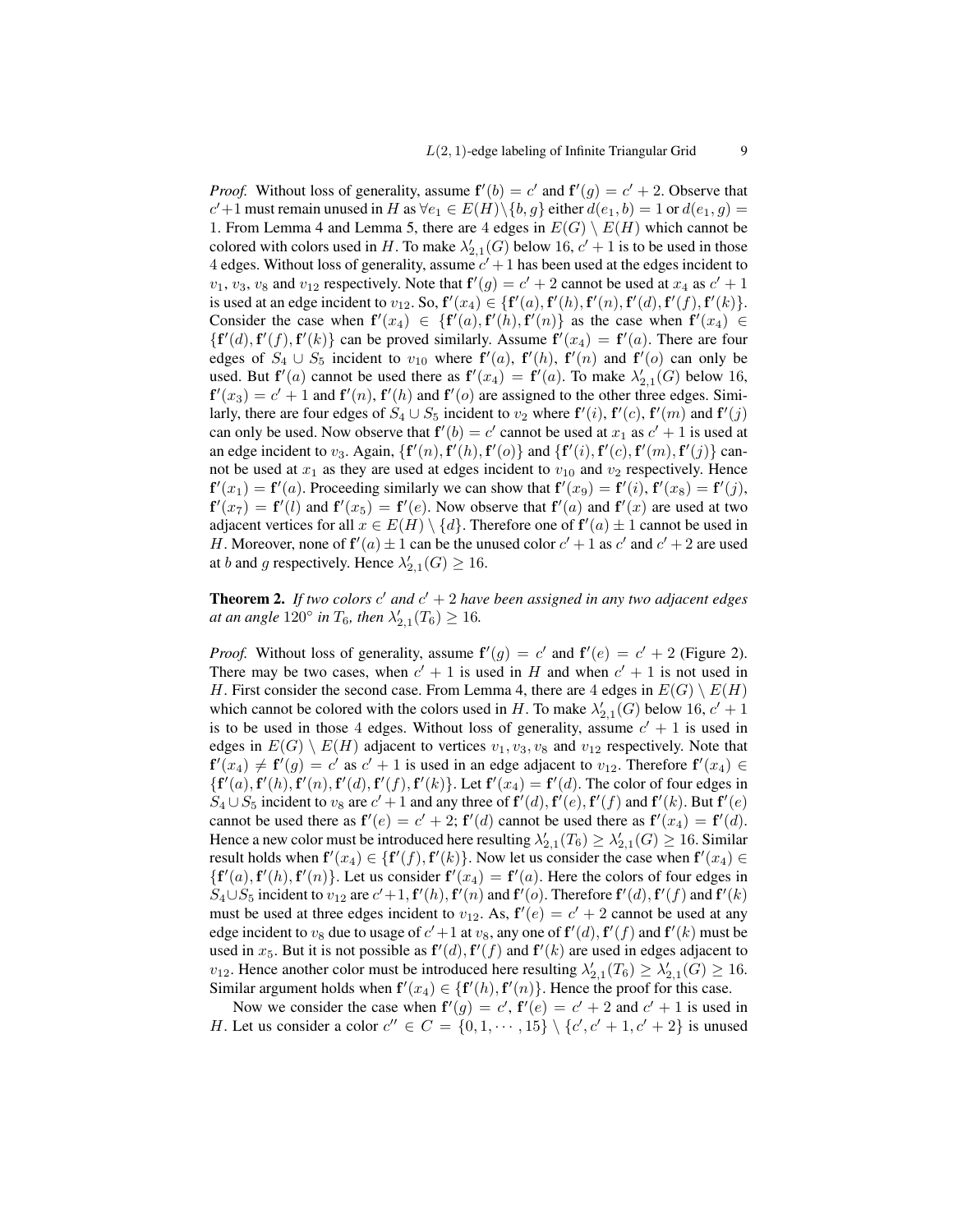in H. Without loss of generality, say  $c'' = c' + 5$ . For any other color  $c''$  in C we can prove the same result with similar arguments. From Lemma 4,  $c' + 5$  must be used in 4 edges of  $S_4 \cup S_5$  in  $E(G) \setminus E(H)$ . Here we assume  $c' + 5$  is used in 4 edges adjacent to the vertices  $v_1, v_3, v_8$  and  $v_{12}$  respectively. Since  $f(g) = c', c' \pm 1$  can only be used in  $\{c, i, j, m\}$ . Let us consider  $f'(j) = c' - 1$ . The three edges h, f and i in  $T<sub>h</sub>$  are to be colored. Here we assume exactly two distinct pair of different types of edges  $(p, q)$  and  $(r, s)$  are assigned consecutive colors such that  $p \in T_h, q \in T_s$ and  $r \in T_h$ ,  $s \in T_v$ . In that case  $c' - 2$ ,  $c' - 3$  and  $c' - 4$  must be assigned to edges in  $T_h$  in H. Let us consider  $f'(j) = c' - 1$ . Now if  $f'(m) = c' + 1$ , then two edges j and m at 60 $\degree$  have colors  $c' - 1$  and  $c' + 1$  and from theorem 1,  $\lambda'_{2,1}(T_6) \geq 16$ . Again  $f'(i) \neq c' + 1$  as  $f'(e) = c' + 2$ . Therefore  $f'(c) = c' + 1$ . If  $f'(b) = c' + 3$ , then neither  $c' + 4$  nor  $c' + 6$  can be used at the edge a as  $c' + 5$  is used at an edge incident to  $v_1$ . Hence  $f'(a) = c' + 3$ . Similarly we can show that  $f'(a) = c' + 4$  and  $f'(b) = c' + 6$ . As  $c' + 5$  is used at an edge in  $S_4 \cup S_5$  incident to  $v_{12}$ , at least any three among  $f'(a)$ ,  $f'(h)$ ,  $f'(n)$  and  $f'(o)$  must be assigned to the edges of  $S_4 \cup S_5$ incident to  $v_{10}$ . Note that  $f'(a) = c' + 3$  and  $f'(e) = c' + 2$ . Therefore  $f'(a)$  cannot be assigned to an edge incident to  $v_{10}$ . In that case  $f'(h)$  and  $f'(i)$  cannot be consecutive. So we get  $f'(h) = c' - 2$ ,  $f'(f) = c' - 3$  and  $f'(i) = c' - 4$ . With similar argument we can show that  $f'(o) = c' - 5$ ,  $f'(m) = c' - 6$ ,  $f'(k) = c' - 7$ ,  $f'(n) = c' - 8$  and  $f'(l) = c' - 9$ . Now consider the edges of  $S_4 \cup S_5$  incident to  $v_8$ . Only  $f'(d)$ ,  $f'(e)$ ,  $f'(f)$ and  $f'(k)$  can be used at edges of  $S_4 \cup S_5$  incident to  $v_8$ . Note that  $f'(d) = c' + 4$ cannot be used there because  $c' + 5$  is used at an edge of  $S_5$  incident to  $v_8$ . Therefore  $f'(k) = c' - 7$ ,  $f'(f) = c' - 3$  and  $f'(e) = c' + 2$  must be used at edges in  $S_4 \cup S_5$  incident to  $v_8$ . Now  $f'(x_5) \neq f'(k) = c' - 7$  as  $f'(m) = c' - 6$ . If  $f'(x_5) = f'(f) = c' - 3$ , then two edges j and  $x_5$  at 60 $\degree$  have colors  $c' - 1$  and  $c' - 3$  and from theorem 1,  $\lambda'_{2,1}(T_6) \geq 16$ . Hence  $f'(x_5) = f'(e) = c' + 2$ . Since either  $f'(y_{11}) = c' + 5$  or  ${\bf f}^{\prime}(y_{12})=c^{\prime}+5$  we get either  ${\bf f}^{\prime}(x_{6})=c^{\prime}-3$  or  ${\bf f}^{\prime}(x_{6})=c^{\prime}-7$ . In both cases two edges o and  $x_6$  residing at an angle 60° have colors  $(c' - 5, c' - 3)$  or  $(c' - 5, c' - 7)$ . Hence from theorem  $1 \lambda'_{2,1}(T_6) \geq 16$ . When more than two distinct pair of different types of edges are assigned consecutive colors, arguing similarly, we can prove the same result. Hence the proof.

**Theorem 3.** If two colors  $c'$  and  $c' + 2$  have been assigned in any two adjacent edges *at an angle*  $180^{\circ}$  *in*  $T_6$ *, then*  $\lambda'_{2,1}(T_6) \ge 16$ *.* 

*Proof.* Without loss of generality, assume  $f'(g) = c'$  and  $f'(h) = c' + 2$  (Figure 2). There may be two cases, when  $c' + 1$  is used in H and when  $c' + 1$  is not used in H. First assume  $c' + 1$  is used in H. Let us consider a color  $c'' \in C = \{0, 1, \dots, 15\} \setminus C$  $\{c', c' + 1, c' + 2\}$  is unused in H and it is used at the edges of  $S_4 \cup S_5$  in  $E(G) \setminus E(H)$ adjacent to  $v_1, v_3, v_8$  and  $v_{12}$ . Without loss of generality, say  $c'' = c' + 7$ . For any other color  $c''$  in  $C$  we can prove the same result with similar arguments. Both the colors  $c' \pm 1$  must be used at edges in H incident to  $v_9$ . To make  $\lambda'_{2,1}(G)$  less than 16, the two colors must be used at two edges at  $180^\circ$  incident to  $v_9$  otherwise from theorem 1 or theorem 2,  $\lambda'_{2,1}(T_6) \ge 16$ . So, we assume  $f'(j) = c' + 1$  and  $f'(i) = c' - 1$ . Similarly,  $f'(f) = c' - 2$ . The color  $c' - 3$  can be used at an edge adjacent to  $v_5$ . Let us consider  $f'(n) = c' - 3$ . Therefore,  $f'(m) = c' - 4$ ,  $f'(k) = c' - 5$ ,  $f'(o) = c' - 6$  and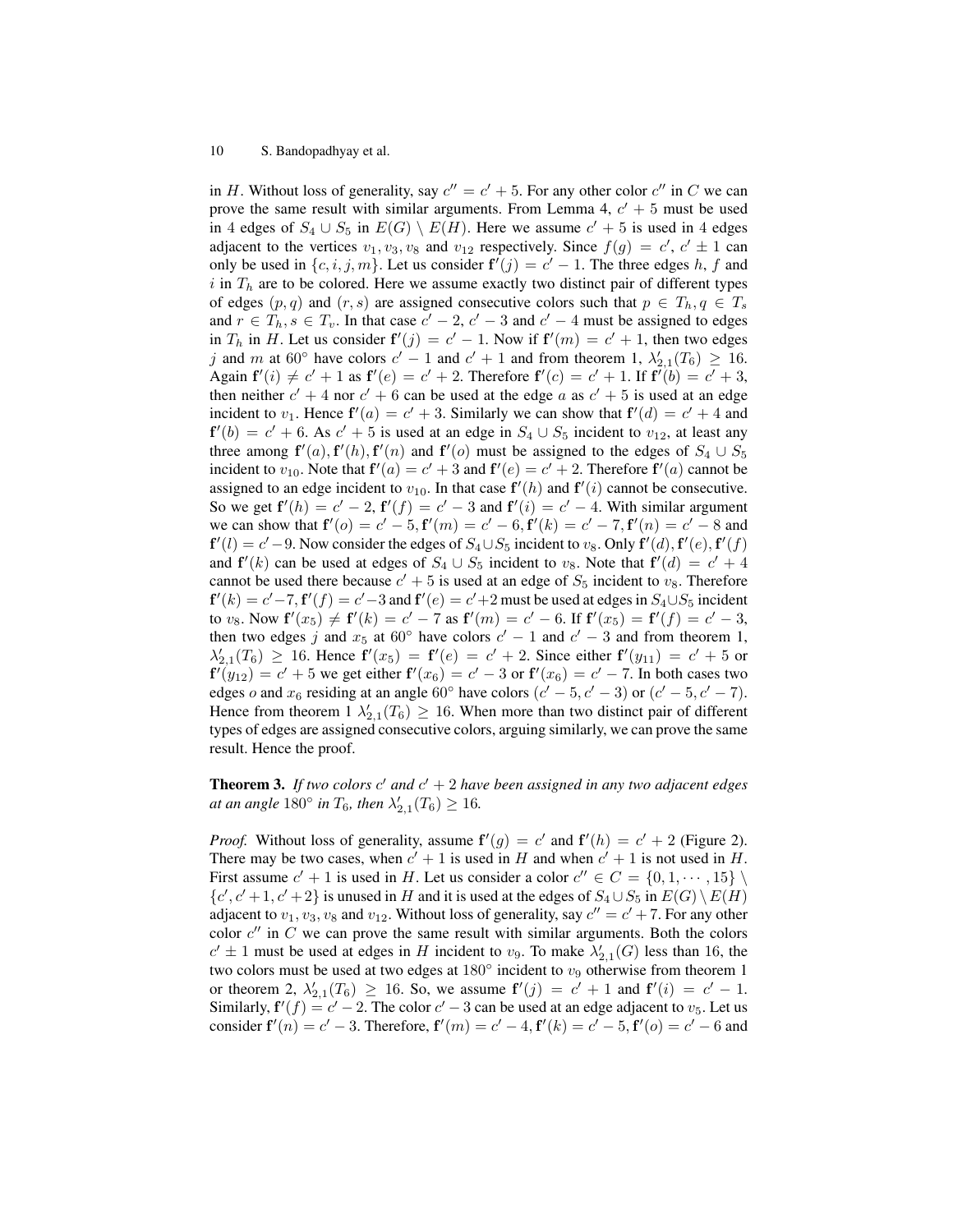$f'(l) = c' - 7$ . Similarly, it can be shown that  $f'(d) = c' + 3$ ,  $f'(c) = c' + 4$ ,  $f'(a) = 0$  $c' + 5$ ,  $f'(e) = c' + 6$  and  $f'(b) = c' + 8$ . Now observe that  $f'(c)$ ,  $f'(m)$ ,  $f'(i) = c' - 1$ and  $f'(j) = c' + 1$  must be used at the edges at  $S_4 \cup S_5$  incident to  $v_2$  as the unused color c' is not used here. This implies  $f'(j) = c' + 1$  and  $f'(i) = c' - 1$  must be used at two edges in  $S_4 \cup S_5$  incident to  $v_2$  which are at 180 $\degree$ , as otherwise from theorem 1 or theorem 2,  $\lambda'_{2,1}(T_6) \ge 16$ . Hence  $c' + 1$  and  $c' - 1$  must be used at  $x_8$  and  $x_9$ . Now notice that  $f'(d) = c' + 3$  and the edge d is at 60 $\degree$  and 120 $\degree$  with  $x_9$  and  $x_8$  respectively. Hence at  $v_2$ ,  $(c' + 1, c' + 3)$  must be used at two edges either at 60 $\degree$  or at 120 $\degree$  resulting  $\lambda'_{2,1}(T_6) \geq 16$  from theorem 1 or theorem 2.

Now consider the case when  $f'(g) = c'$ ,  $f'(h) = c' + 2$  and  $c' + 1$  is not used in H. Assume  $c' + 1$  is used at four edges incident to  $v_1, v_3, v_8$  and  $v_{12}$ . Note that  $c' - 1$  must be used at an edge incident to  $v_9$  in H. Here we assume exactly two distinct pair of different types of edges  $(p, q)$  and  $(r, s)$  are assigned consecutive colors such that  $p \in T_h$ ,  $q \in T_s$ and  $r \in T_h$ ,  $s \in T_v$ . Consider  $f'(j) = c' - 1$ . So,  $f'(f) = c' - 2$  otherwise  $c'$  and  $c' - 2$ must be at two adjacent edges at an angle 60 $^{\circ}$  or 120 $^{\circ}$ . Note that either  $f'(i) = c' - 3$  or  $f'(i) = c' + 3$ . First we assume  $f'(i) = c' + 3$ . In that case  $c' + 4$  can only be used at an edge incident to  $v_6$  in H, as otherwise  $c' + 2$  and  $c' + 4$  will be at two edges at an angle 60° or 120°. So,  $f'(d) = c' + 4$ . Therefore,  $f'(a) = c' + 5$ ,  $f'(c) = c' + 6$ ,  $f'(e) = c' + 7$ and  $f'(b) = c' + 8$ . Similarly,  $f'(n) = c' - 3$ ,  $f'(m) = c' - 4$ ,  $f'(k) = c' - 5$ ,  $f'(o) = c' - 6$ and  $f'(l) = c' - 7$ . Note that any three among  $f'(d)$ ,  $f'(e)$ ,  $f'(f)$  and  $f'(k)$  must be used at  $S_4 \cup S_5$  incident to  $v_8$  as  $c' + 1$  is used here. But  $f'(f) = c' - 2$  and  $f'(k) = c' - 5$ cannot be used there as  $f'(j) = c' - 1$  and  $f'(o) = c' - 6$ . Hence one more color must be introduced here resulting  $\lambda'_{2,1}(T_6) \geq \lambda'_{2,1}(G) \geq 16$ . Similar argument holds when  $f'(i) = c' - 3$ . Hence the proof.

Till now we have considered the case when in H, the unused color  $c_u \notin \{5, 10\}.$ Now we consider the case when  $c_u \in \{5, 10\}$  and the case when there is no unused color in H.

## **Theorem 4.** If a color  $c_u \in \{5, 10\}$  is unused at H, then  $\lambda'_{2,1}(T_6) \geq 16$ .

*Proof.* Without loss of generality let us assume color 5 is unused in H. The set of colors  $\{0, 1, \dots, 4\}$  must be used in same type of edges and same holds for the sets  $\{6, 7, \dots, 10\}$  and  $\{11, 12, \dots, 15\}$  otherwise there exists at least two disjoint pair of edges  $(p, q)$  and  $(r, s)$  where consecutive colors are used in each pair and there we can prove  $\lambda'_{2,1}(T_6) \geq 16$  using similar argument as depicted in Lemma 6 and Theorem 1 or 2 or 3. Let us consider  $p = f, q = a, f'(p) = c'$  and  $f'(q) = c' + 1$ . From Observation 6, c' cannot be used in the subgraph H' isomorphic to H centering  $S_1' = \{v_1, v_2, v_5\}$ . If  $c' \neq 10$ , then from Theorem 1 or 2 or 3  $\lambda'_{2,1}(T_6) \geq 16$ . If  $c' = 10$  then  $f'(q) =$  $c' + 1 = 11$ . In that case the colors  $\{0, 1, \dots, 4\}$  must be used in  $T_v$ ,  $\{6, 7, \dots, 10\}$ must be used in  $T_h$  and  $\{11, 12, \dots, 15\}$  must be used in  $T_s$ . From Observation 4, the edges for reusing  $f'(f) = c' = 10$  are  $y_5, y_{12}, y_{16}$  and  $(u_3, u_4)$ . If  $f'(f) = c' = 10$ is used at  $(u_3, u_4)$ , then  $f'(a) = c' + 1 = 11$  cannot be used at its opposite edge  $y_{21}$ and hence from Observation 4, Lemma 6 and Theorem 1 or 2 or  $3 \lambda'_{2,1}(T_6) \ge 16$ . If  ${\bf f} '(f) = c' = 10$  is not used at  $(u_3, u_4)$ , then either color 5 or a color  $c'' \neq \{5, 10\}$  used in  $H$  must be used there. If a color  $c''$  is used there, then there exists a pair of opposite edges where  $c''$  cannot be used and again from Observation 4, Lemma 6 and Theorem 1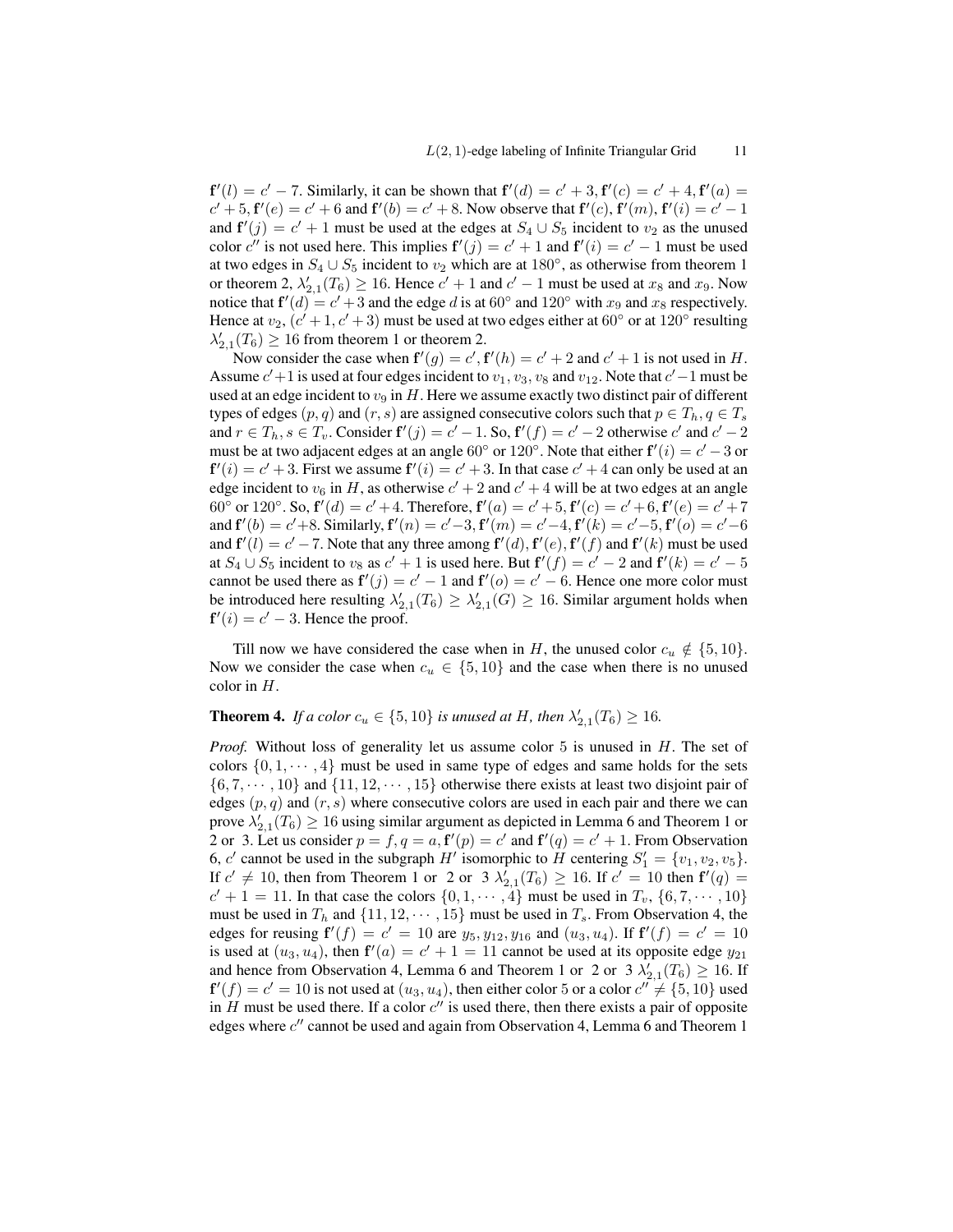or 2 or 3  $\lambda'_{2,1}(T_6) \ge 16$ . So, to keep  $\lambda'_{2,1}(T_6)$  below 16, color 5 must be used at  $(u_3, u_4)$ . With exactly same argument we can show that color 5 must also be used at  $y_5, y_{12}, y_{16}$  otherwise  $\lambda'_{2,1}(T_6) \ge 16$ . Remember that the color 4 is used in  $T_v$  and it must also be used at its opposite edges. Note that for any edges  $e_1 \in T_v \setminus \{m\}$ , either  $e_1$  or its opposite edge is adjacent to an edge  $e_2$  where  $f(e_2) = 5$ . Hence  $f'(m) = 4$ . But  $y_{13}$ , the opposite edge of m, cannot have color 4 as color 5 is used at  $y_{12}$ . Hence from Observation 4, Lemma 6 and Theorem 1 or 2 or  $3 \lambda'_{2,1}(T_6) \ge 16$ .

**Theorem 5.** If all colors  $c_1 \in \{0, \dots, 14\}$  are used at H, then  $\lambda'_{2,1}(T_6) \geq 16$ .

*Proof.* In this case there exists a pair of different types of edges in H where  $(c', c' + 1)$ are used. From Observation 6, there exists a  $H'$  isomorphic to H where  $c'$  or  $c' + 1$ cannot be used. Hence either from Theorem 4 or from Lemma 6 and Theorem 1 or 2 or 3, it follows that  $\lambda'_{2,1}(T_6) \ge 16$ .

## 3 Result for circular- $L(2, 1)$ -edge labeling

**Lemma 7.**  $\sigma'_{2,1}(T_6) \leq 18$ 



Fig. 3: Circular  $L(2, 1)$ -edge labeling of  $T_6$ 

*Proof.* In this grid there are three types of edges- horizontal, vertical and slanted. In order to proof the Lemma, we now consider the labeling shown in Figure 3. Assuming left bottom corner point as origin, the labeling functions corresponding to horizontal, vertical and slanted edges can be stated as:

$$
\mathbf{f}'((x,y),(x+1,y)) = (7x+y) \mod 5 + 12
$$
  

$$
\mathbf{f}'((x,y),(x,y+1)) = (3y-x+2) \mod 5 + 6
$$
  

$$
\mathbf{f}'((x-1,y+1),(x,y)) = (x+4y-1) \mod 5
$$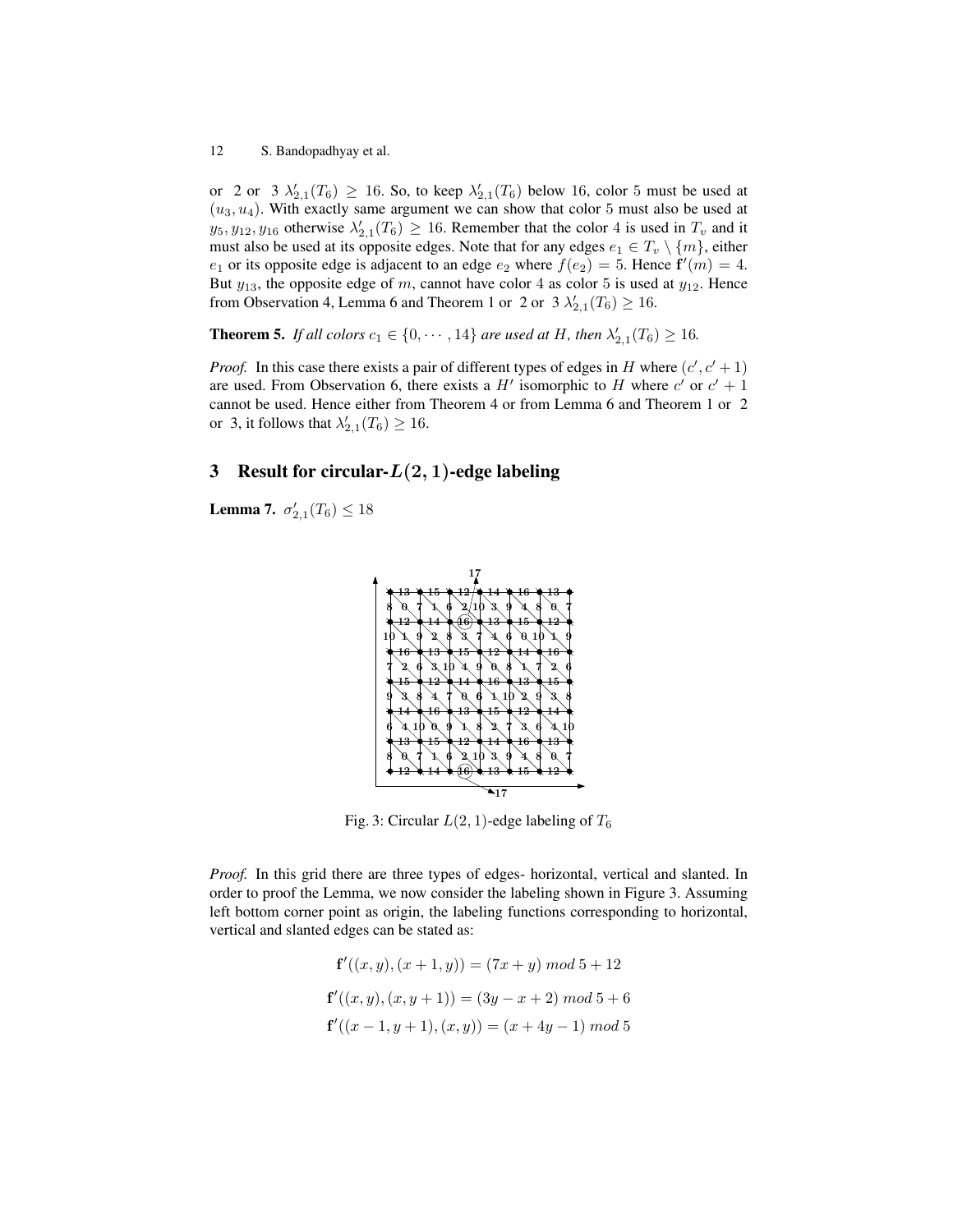. Observe that different types of edges get different colors in the coloring. Horizontal edges get color 12, 13, 14, 15, 16; vertical edges get 6, 7, 8, 9, 10 and slanted edges get  $0, 1, 2, 3, 4$ . By the pattern it is clear that two adjacent edges of same type do not get two consecutive colors. By the definition of *n*-circular- $L(2, 1)$ -edge labeling 0 and *n* are two consecutive colors. In our coloring there are many places where two adjacent edges get 0 and 16. So, the color 16 cannot be the circular span of the grid. That's why we introduce a new color 17, which is used at edges as a replacement for 16 such that 0 and 16 become two non-consecutive colors. Two such 16 colored edges are shown in Figure 3 whose colors can be replaced by 17. Putting 17 at any one such edge is sufficient. The main goal behind introducing a new color 17 was to make 0 and 16 non-consecutive. As the colors 5 and 11 are unused in the graph, we can conclude that no two adjacent edges of different types get two consecutive colors. Now we have to show that no two edges at distance two get the same color. For the same type of edges it can be easily followed from the pattern of repetition. In case of different type of edges, observe that distant two edges of two different types get color with difference at least two. Hence this labeling can be extended to infinite grid.

### 4 Conclusion

Here we prove the conjecture  $\lambda'_{2,1}(T_6) = 16$  given by Lin and Wu [3]. We prove that  $\lambda'_{2,1}(T_6) \ge 16$  and as  $\lambda'_{2,1}(T_6) \le 16$  [3], it immediately follows that  $\lambda'_{2,1}(T_6) = 16$ . We also show that  $\sigma'_{2,1}(T_6) \leq 18$  by giving a labeling function. Determining the value of  $\sigma'_{2,1}(T_6)$  is an open problem and can be done as a future work.

#### References

- 1. W. K. Hale, Frequency assignment: Theory and applications, Proceedings of the IEEE 68 (12) (1980) 1497-1514. doi:10.1109/PROC.1980.11899.
- 2. F. Roberts, Working group agenda, In: DIMACS/DIMATIA/Renyi Working Group on Graph Colorings and their Generalizations (2003).
- 3. W. Lin, J. Wu, Distance two edge labelings of lattices, J. Comb. Optim. 25 (4) (2013) 661- 679. doi:10.1007/ s10878-012-9508-5.
- 4. Q. Chen, W. Lin,  $L(j, k)$ -labelings and  $L(j, k)$ -edge-labelings of graphs, Ars Comb. 106 (2012) 161-172.
- 5. D. He, W. Lin, L(1, 2)-edge-labelings for lattices, Applied Mathematics-A Journal of Chinese Universities 29 (2014) 230-240. doi:10.1007/s11766-014-3176-4.
- 6. T. Calamoneri, Optimal  $L(j, k)$ -edge-labeling of regular grids, Int. J. Found. Comput. Sci. 26 (4) (2015) 523-535. doi:10.1142/S012905411550029X.
- 7. T. Calamoneri, The  $L(h, k)$ -labelling problem: An updated survey and annotated bibliography, Comput. J. 54 (8) (2011) 1344-1371. doi:10.1093/comjnl/bxr037.
- 8. J. R. Griggs, X. T. Jin, Real number labelings for paths and cycles, Internet Mathematics 4 (1) (2007) 65-86. doi:10.1080/15427951.2007.10129140.
- 9. J. R. Griggs, R. K. Yeh, Labelling graphs with a condition at distance 2, SIAM J. Discrete Math. 5 (4) (1992) 586-595. doi:10.1137/0405048.
- 10. S. Bandopadhyay, S. C. Ghosh, S. Koley, Improved bounds on the span of  $L(1, 2)$ -edge labeling of some infinite regular grids, in: 18th Cologne-Twente Workshop on Graphs and Combinatorial Optimization (CTW 2020), Springer, accepted, September 14-16, 2020.